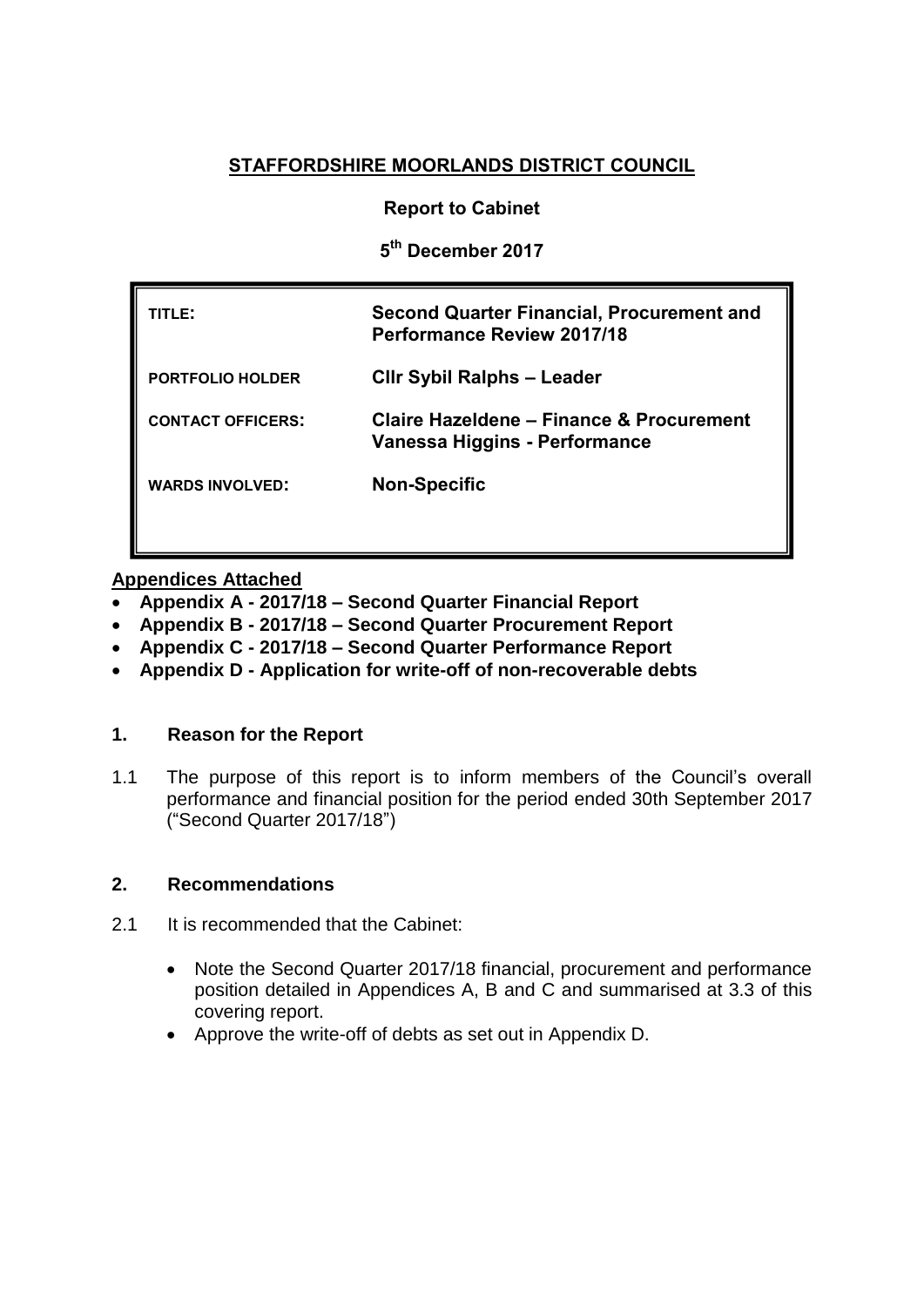# **3. Executive Summary**

- 3.1 This report essentially summarises the Council's financial, procurement and performance position after considering service activity up to the end of the Second Quarter (i.e. 30th September 2017).
- 3.2 Detailed analysis is provided in Appendix A (Finance), Appendix B (Procurement) and Appendix C (Performance).
- 3.3 The position can be summarised as follows:

| <b>Subject</b><br><b>Headline</b>                                                                                                                                                                                                                                                                                                                                                                                                                                                                                                                                                                                                                                                                                                                                                                                                                                                                                                                                                                                                                                                                                                                                                                                                                                                                                                                                                                                                                                                                                                                                                                                                                                                                                                                                                                                                                                                                                                                                                                                                                                                                                                                                  | <b>Reference</b> |
|--------------------------------------------------------------------------------------------------------------------------------------------------------------------------------------------------------------------------------------------------------------------------------------------------------------------------------------------------------------------------------------------------------------------------------------------------------------------------------------------------------------------------------------------------------------------------------------------------------------------------------------------------------------------------------------------------------------------------------------------------------------------------------------------------------------------------------------------------------------------------------------------------------------------------------------------------------------------------------------------------------------------------------------------------------------------------------------------------------------------------------------------------------------------------------------------------------------------------------------------------------------------------------------------------------------------------------------------------------------------------------------------------------------------------------------------------------------------------------------------------------------------------------------------------------------------------------------------------------------------------------------------------------------------------------------------------------------------------------------------------------------------------------------------------------------------------------------------------------------------------------------------------------------------------------------------------------------------------------------------------------------------------------------------------------------------------------------------------------------------------------------------------------------------|------------------|
| The Finance headlines for the Second Quarter are:<br>Finance<br>Performance against Budget<br>The General Fund budget for 2017/18 is forecast to be<br>$\bullet$<br>£309,420 underspent at the Quarter 2 stage.<br>This underspend will need to be retained in order to meet a<br>$\bullet$<br>predicted deficit on the Business Rates Collection Fund due to<br>the receipt of Section 31 grant to compensate for losses in<br>businesses rates income due to additional reliefs granted by<br>central government<br><b>Efficiency Programme</b><br>The overall efficiency target of £661,000 for 2017/18 is<br>projected to be achieved - with £335,490 achieved to date.<br>However, this is dependent on the progression of key<br>efficiency projects.<br>Capital Programme<br>The Capital Programme budget for 2017/18 is £3.37m<br>$\bullet$<br>including the carry forward of capital underspends from<br>2016/17. The projected outturn is £1.7m which represents an<br>underspend of £1.67m relating to Disabled Facilities Grants,<br>Asset Management Plan and the Growth Fund.<br><b>Treasury Management</b><br>Cash investments held at 30th September 2017 totalled £7.4m.<br>The Ascent loan and debenture currently stands at £19m.<br>Council borrowing at 30th September 2017 totalled £13.2m<br>$\bullet$<br>(£12 m of which relates to the Ascent loan)<br>The Council's net interest receipts budget is projected to show<br>a surplus of £16,000 at Quarter 2 stage.<br><b>Revenue Collection</b><br>56.7% of Council Tax was collected by 30th September 2017,<br>٠<br>compared to 56.9% for the same period last year.<br>57.0% of Business Rates was collected by 30th September<br>$\bullet$<br>2017 compared with 57.4% for the same period last year.<br>At the end of Quarter Two the value of sundry debt that was<br>$\bullet$<br>over 60 days old was £103,240 which compares with £284,780<br>at 30th September 2016<br>There are a number of balances that are recommended for<br>$\bullet$<br>write off as they are deemed to be non-recoverable. These are<br>detailed in the schedule attached at Appendix D to this report. | Appendix A       |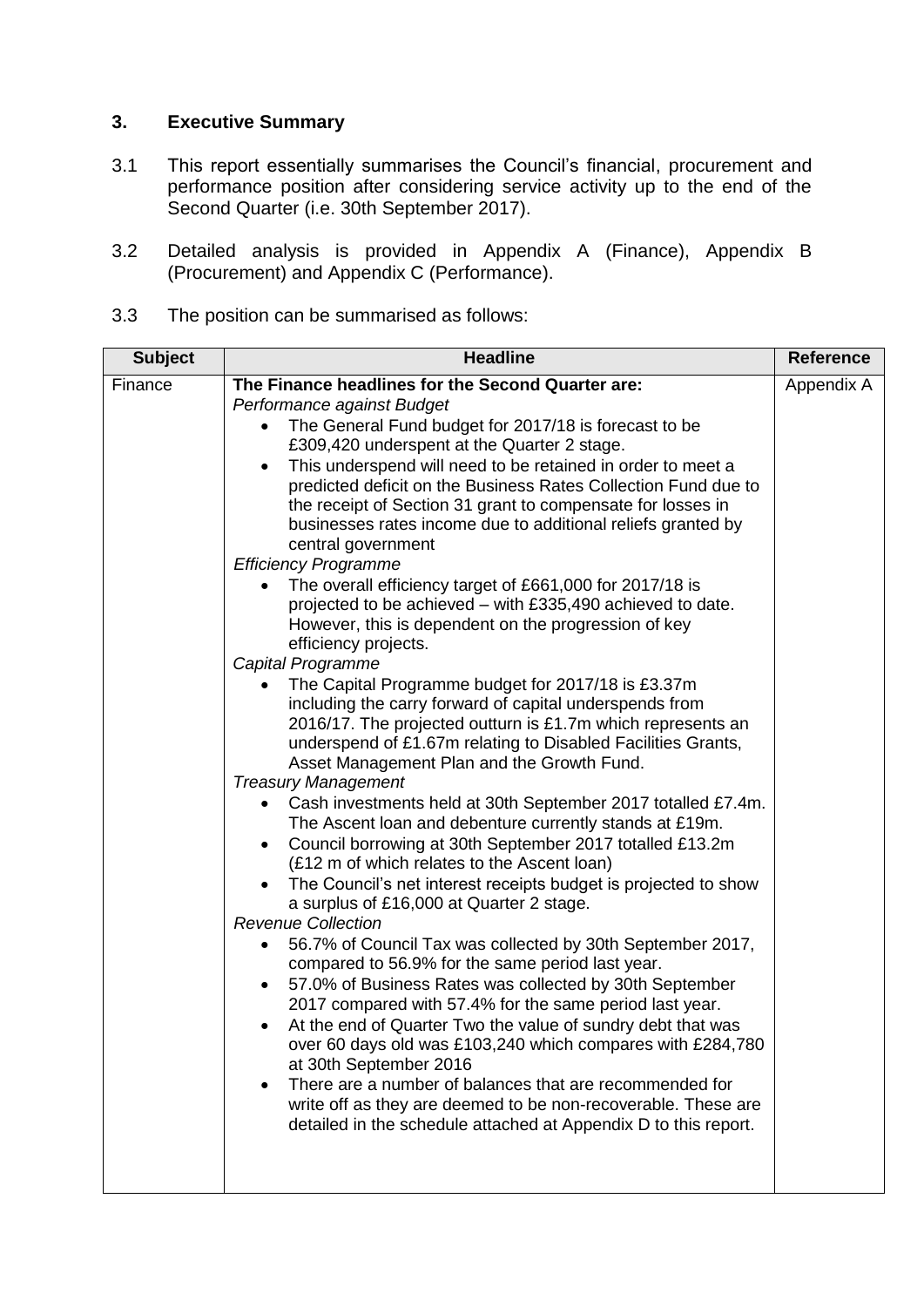| <b>Subject</b> | <b>Headline</b>                                                                                                                                                                                                                                                                                                                                                                                                                                                                      | <b>Reference</b> |
|----------------|--------------------------------------------------------------------------------------------------------------------------------------------------------------------------------------------------------------------------------------------------------------------------------------------------------------------------------------------------------------------------------------------------------------------------------------------------------------------------------------|------------------|
| Procurement    | The Procurement headlines for the Second Quarter are:<br>25 procurement activities were completed<br>The procurement forward plan includes 51 procurement<br>activities for 2017/18 (either SMDC only or joint with HPBC)<br>At the 30th September 2017, 71% of procurement activity<br>undertaken was on the forward plan and the Council paid 95%<br>of its invoices within 30 days during the year                                                                                | Appendix B       |
| Performance    | The Performance headlines for the Second Quarter are:<br>Performance is on track for 78% of the key performance<br>$\bullet$<br>indicators<br>Of the 24 Priority Actions within the Corporate Plan, three are<br>$\bullet$<br>still to commence, 2 are complete, the remainder being<br>classified as 'Green'; and<br>The Council received 55 complaints, 80 comments and 23<br>$\bullet$<br>compliments in the First Quarter. Repeat complaints and<br>response times both on track | Appendix C       |

## **4. How this Report Links to Corporate Priorities**

4.1 The successful delivery of all corporate priorities is dependent upon the effective management of performance and financial resources, which is the subject of this report.

## **5. Options and Analysis**

5.1 Detailed Analysis is contained within the appendices

## **6. Implications**

- 6.1 Community Safety (Crime and Disorder Act 1998) None.
- 6.2 Workforce None.
- 6.3 Equality and Diversity/Equality Impact Assessment This report has been prepared in accordance with the Council's Equality and Diversity policies.
- 6.4 Financial Considerations There are substantial financial considerations contained throughout the report
- 6.5 Legal None